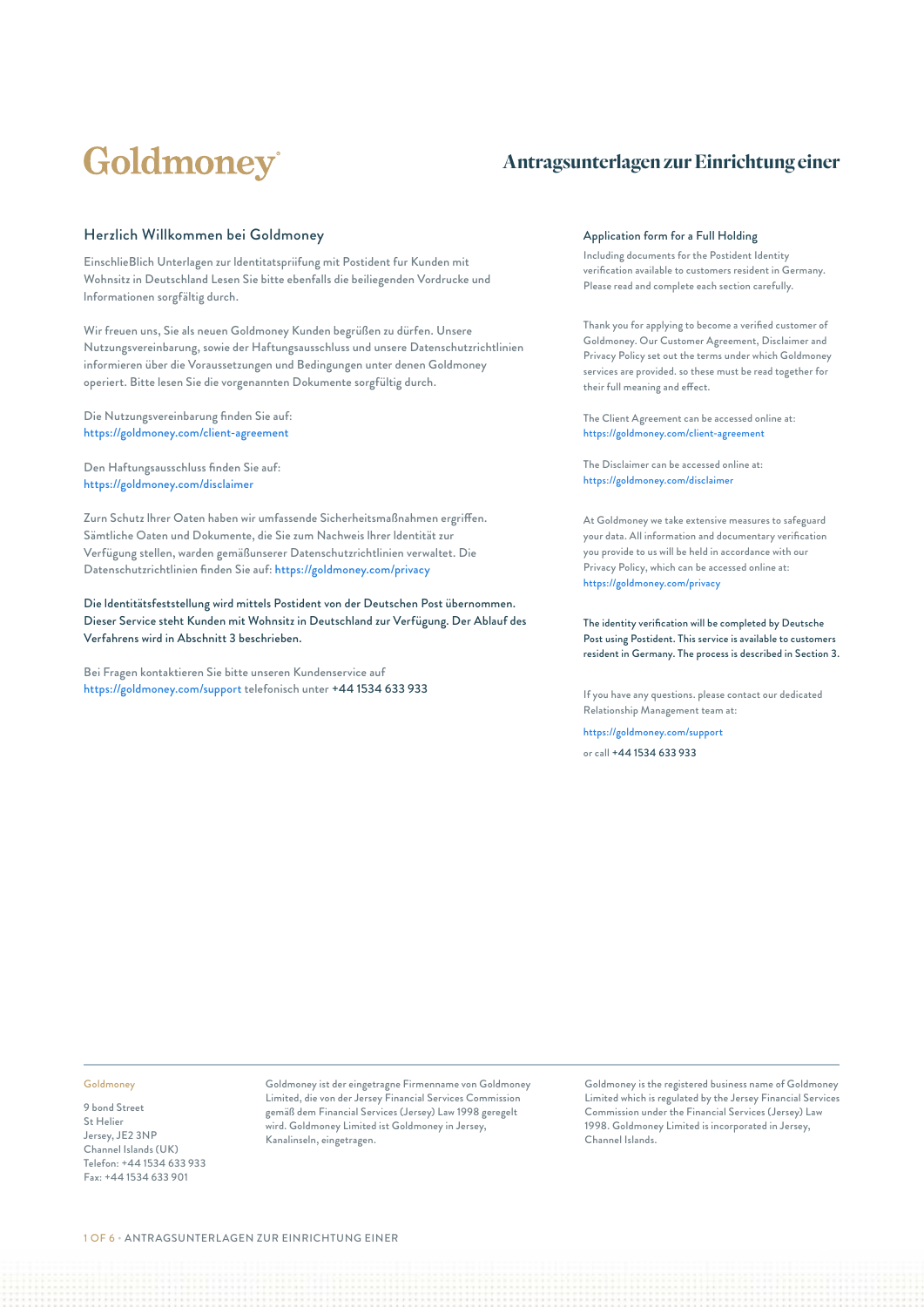#### Erforderliche Dokumente

#### (A) LICHTBILDAUSWEIS

Die folgenden Dokumente können als ldentitätsnachweis (mit Lichtbild) akzeptiert werden:

#### Bitte wählen Sie:

- Personalausweis (bevorzugt)
- O Reisepass
- Bitte fertigen Sie eine gut leserliche und erkennbare Fotokopie des Dokuments an.
- Vergewissern Sie sich, dass die Gültigkeit lhres Lichtbildausweises nicht abgelaufen ist und die folgenden Angaben enthält:
	- lhren vollständigen Namen
	- Geburtsdatum und -ort
	- Lichtbild
	- Pass- oder Personalausweisnummer
	- Ausstellungs- und Ablaufdaten
	- Land & Ort der Ausstellung
	- Unterschrift
	- Staatsangehörigkeit

#### (B) NACHWEIS DER STÄNDIGEN WOHNANSCHRIFT

Als Wohnsitznachweis benötigen wir eines der folgenden Dokumente im ORIGINAL oder als BEGLAUBIGTE KOPIE:

#### Bitte wählen Sie:

- Gas-, Wasser- oder Stromabrechnung (höchstens 90 Tage alt)
- aktueller Einkommenssteuerbescheid
- Bankkontoauszug (höchstens 90 Tage alt)
- aktueller Gewerbesteuerbescheid

Kreditkartenabrechnungen können Nachweis der Wohnanschrift nicht akzeptiert werden. Bitte senden Sie uns nur eines der vier aufgeführten Dokumente.

Bitte vergewissern Sie sich, dass es sich bei dem Dokument um ein ORIGINAL oder um eine BEGLAUBIGTE KOPIE handelt und lhre ständige Wohnanschrift angibt (keine Postfach Anschrift). Fotokopien oder Ausdrucke von einer Website können nicht akzeptiert werden.

#### Required documents

#### (A) PHOTO ID

The following types of government issued documents are acceptable as Photo IDs.

#### Select one:

National Identity Card

O Passport

- Please make a clear copy of the document
- Please make sure that the document is current and includes the following information.
	- Your full name
	- Date and place of birth
	- Photograph
	- Passport or ID number
	- Date of issue
	- Country & place of issue
	- Signature • Nationality
	- Expiry date

#### (B) VERIFICATION OF PERMANENT RESIDENTIAL ADDRESS

To enable us to verify your permanent residential address, please send an ORIGINAL or a CERTIFIED COPY of an original of one of the following documents:

#### Select one:

- Utility bill for fixed services (less than 90 days old)
- Personal tax assessment (most recent
- Statement of bank or brokerage account (less than 90 days old)
- Local tax bill (most recent)

Credit card statements are not an acceptable proof of residential address. Please only send one of the four documents listed above.

Please ensure the document is an ORIGINAL document or a CERTIFIED COPY of an original document showing your permanent residential address ("Care of" or PO BOX addresses are not acceptable). We can not accept a photocopy or a printout from a website.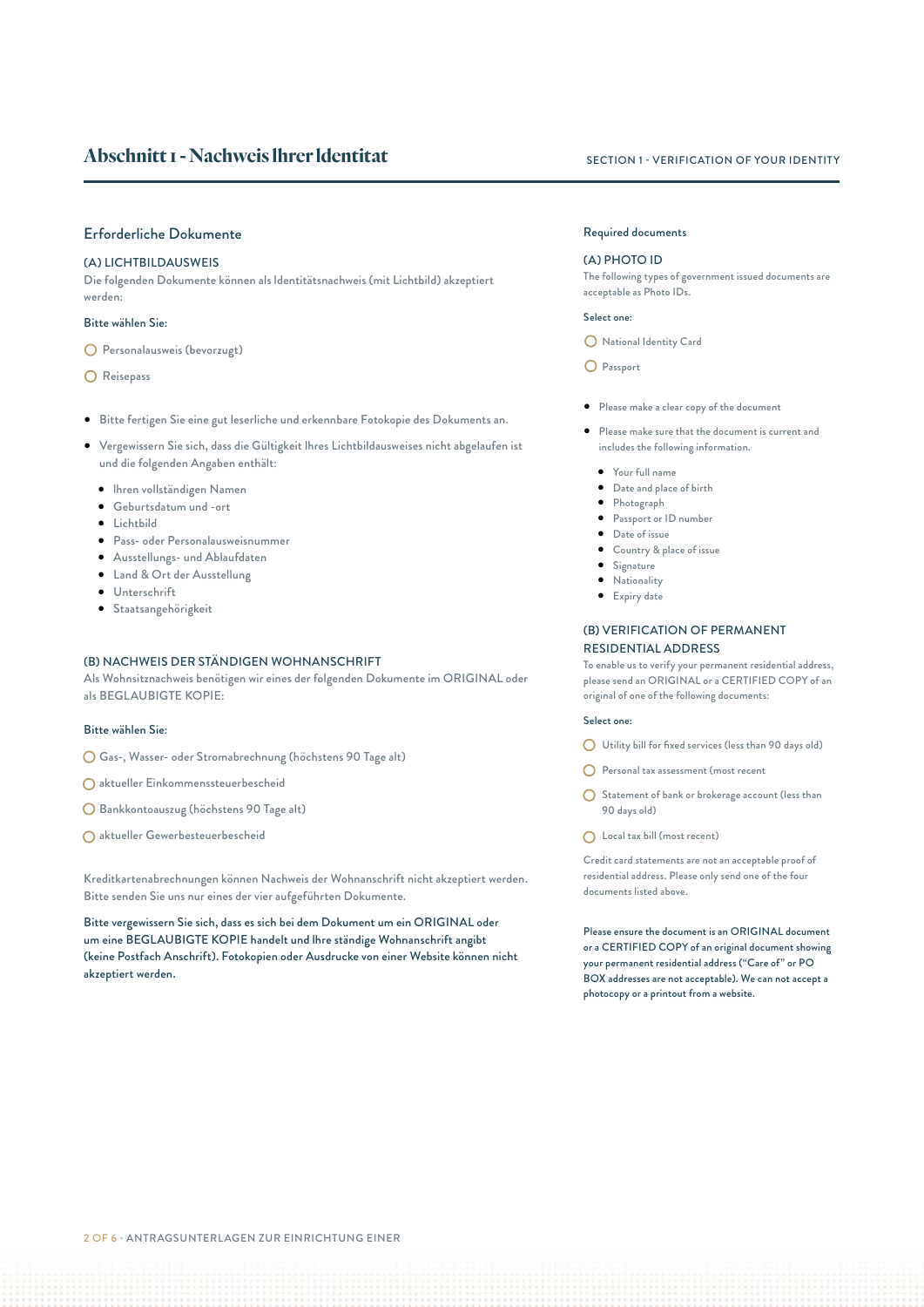### **Abschnitt I - Nachweis Ihrer Identitat** SECTION 1 - VERIFICATION OF YOUR IDENTITY

lnformationen zu Personen, welche Goldmoney nach geltenden Gesetzen in Jersey, Britische Kanalinseln, als beglaubigende Personen anerkennen kann, finden Sie auf https://goldmoney.com/support

- Ehepaare mit demselben Familiennamen und gleicher Anschrift brauchen nur ein Dokument zum Nachweis der standigen Wohnanschrift vorzulegen.
- Sofern Sie keines der vier vorstehend angegebenen Dokumente zum Nachweis lhres Wohnsitzes vorlegen können, prüfen wir, ob ggf. alternative Unterlagen akzeptiert werden können. Bitte setzen Sie sich im Vorfeld mit uns in Verbindung.
- ZUR FINANZIERUNG IHRES KONTOS wir benötigen Fotokopien de Unterbgen die Herkunft de mittel bestatigen

#### Bitte wählen Sie:

Unterlagen zum herkunftsnachweis der mittel

Information about acceptable certifiers is available at: https://goldmoney.com/support

#### CC funding

Please provide documentation supporting your source of funds information previously supplied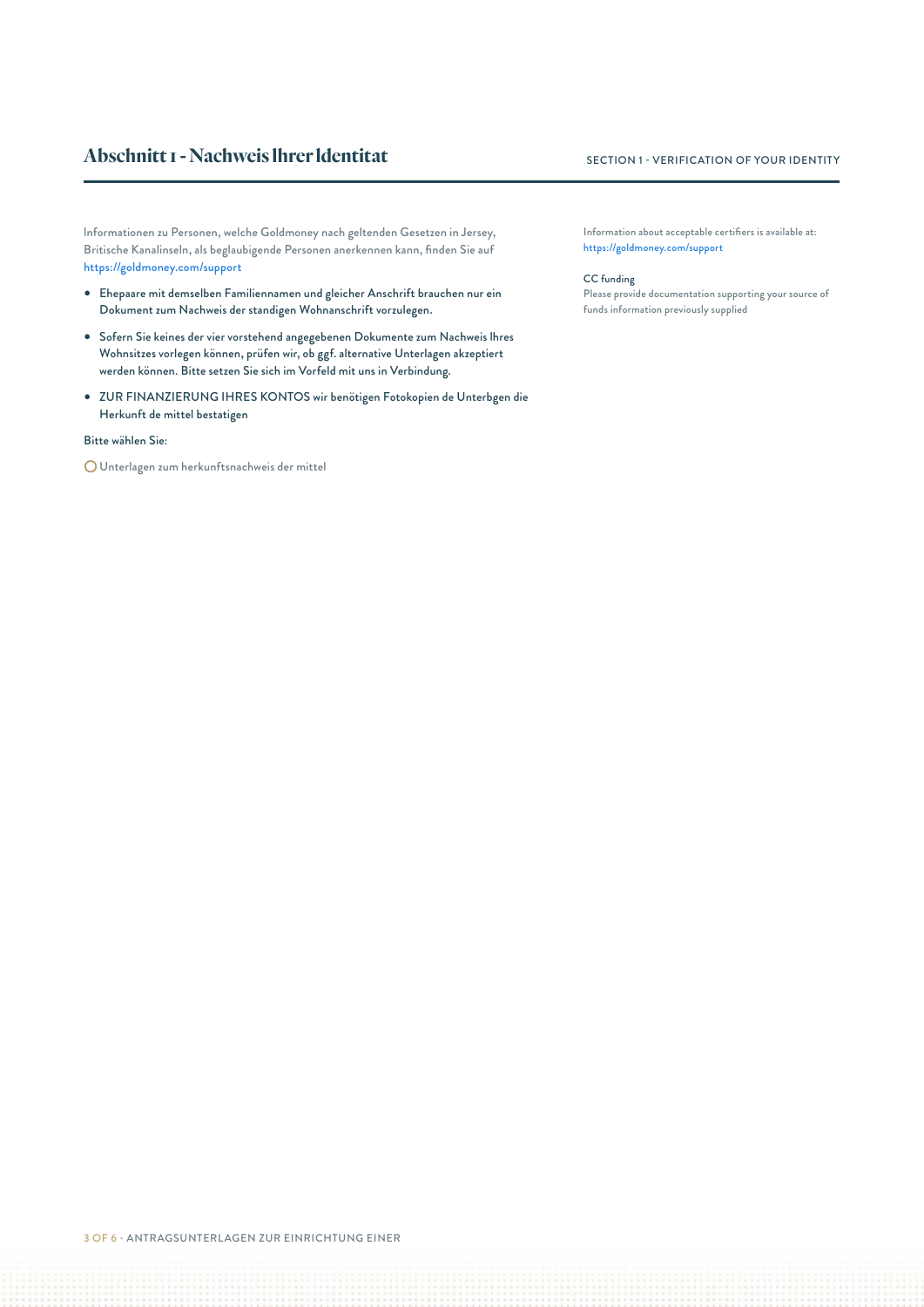#### **Abschnitt 2 - Bestätigung durch Goldmoney Kunden** SECTION 2 - DECLARATION

#### Bestätigung

Durch lhre Unterschrift bestatigen Sie wie folgt:

- 1. Die auf diesem Formular angegebenen lnformationen sind vollstandig und entsprechen der Wahrheit.
- 2. Die beigefügten Fotokopien sind Kopien der Originaldokumente und wurden, im Fall des Wohnsitznachweises, von einer autorisierten Person beglaubigt.
- 3. Sie sind in keinerlei kriminelle Aktivitäten zu Geldwäschezwecken verwickelt und die Gelder, welche Sie mit Goldmoney halten, stammen nicht aus illegalen Aktivitäten.
- 4. Sie ermächtigen Goldmoney, die von Ihnen bereit gestellten lnformationen von unabhängiger Stelle überprüfen zu lassen.
- 5. Sie ermächtigen Goldmoney, Anweisungen bzw. die Unterschrift weiterer Antragsteller (im Fall eines Gemeinschafts-Holdings) für Transaktionen zu akzeptieren.
- 6. Sie haben unsere Nutzungsvereinbarung vollständig gelesen und verstanden und erklären sich mit den Bedingungen und Konditionen wie dort beschrieben einverstanden: https://goldmoney.com/client-agreement

#### Bitte unterschreiben und datieren Sie diesen Vordruck mit einem Kugelschreiber. Die Unterlagen können nur mit lhrer Unterschrift akzeptiert und bearbeitet werden.

Please sign and date below in blue or black ink. This form will not be accepted or processed without the required signature.

#### Your Declaration

#### By signing below:

- 1. You confirm that all information given on this form is true and complete,
- 2. You confirm that the attached photocopies are true and accurate copies of the original documents and that, in the case of the proof of residence document, they have been certified or notarised by an authorised official in your jurisdiction.
- 3. You confirm and declare that you are not involved in any criminal or money-laundering activity and the funds that are being introduced and held by Goldmoney are not derived from any illegal activities.
- 4. You authorise Goldmoney to obtain independent verification of any information provided.
- 5. You confirm that Goldmoney may accept the instruction or signature of other applicants On the case of a joint Holding) for any transaction on the account.
- 6. You confirm that you have read and understand all of the terms and conditions stated in the Goldmoney Client Agreement and that you agree to be bound by the terms and conditions therein: https://goldmoney.com/client-agreement

| Ihre Goldmoney Holding Nummer:* (Your Goldmoney Holding Number)                                                                                                                                                                                                                                               |                                                                                                                                                                                                                                                                                 |
|---------------------------------------------------------------------------------------------------------------------------------------------------------------------------------------------------------------------------------------------------------------------------------------------------------------|---------------------------------------------------------------------------------------------------------------------------------------------------------------------------------------------------------------------------------------------------------------------------------|
| *sie erhalten diese Nummer, wenn Sie sich auf unserer Website anmelden.<br>Sollten Sie dies noch nlcht getan haben, klicken Sie bitte auf den Link<br>"Kostenlos anmelden" oben auf der Goldmoney Homepage und folgen<br>Sie den einzelnen Schritten, bis Ihre Holding-Nummer vergeben und<br>angezeigt wird. | *This number Is allocated to you when you register at our website. If you<br>have not already registered online, please click on the 'Free Sign Up' link<br>at the top of the Goldmoney.com-home page and follow the steps until a<br>Holding Number has been allocated to you. |
|                                                                                                                                                                                                                                                                                                               | Zweiter Antragsteller: (Second Appllicant)                                                                                                                                                                                                                                      |
| Ihr Name in Druckbuchstaben: (Print your name)                                                                                                                                                                                                                                                                | Ihr Name in Druckbuchstaben: (Print your name)                                                                                                                                                                                                                                  |
| Ihre Emall-Adresse: (Your E-mail)                                                                                                                                                                                                                                                                             | Ihre Emall-Adresse: (Your E-mail)                                                                                                                                                                                                                                               |
| Datum: (Date)                                                                                                                                                                                                                                                                                                 | Datum: (Date)                                                                                                                                                                                                                                                                   |
| M<br>J<br>M                                                                                                                                                                                                                                                                                                   | M<br>M                                                                                                                                                                                                                                                                          |
| Ihre Unterschrift: (Your signature)                                                                                                                                                                                                                                                                           | Ihre Unterschrift: (Your signature)                                                                                                                                                                                                                                             |
|                                                                                                                                                                                                                                                                                                               |                                                                                                                                                                                                                                                                                 |
|                                                                                                                                                                                                                                                                                                               |                                                                                                                                                                                                                                                                                 |

Bitte folgen Sie den Anweisungen zur ldentitatsfeststellung durch die Deutsche Post in Abschnitt 3. Please follow the instructions for the identity verification by Deutsche Post in Section 3.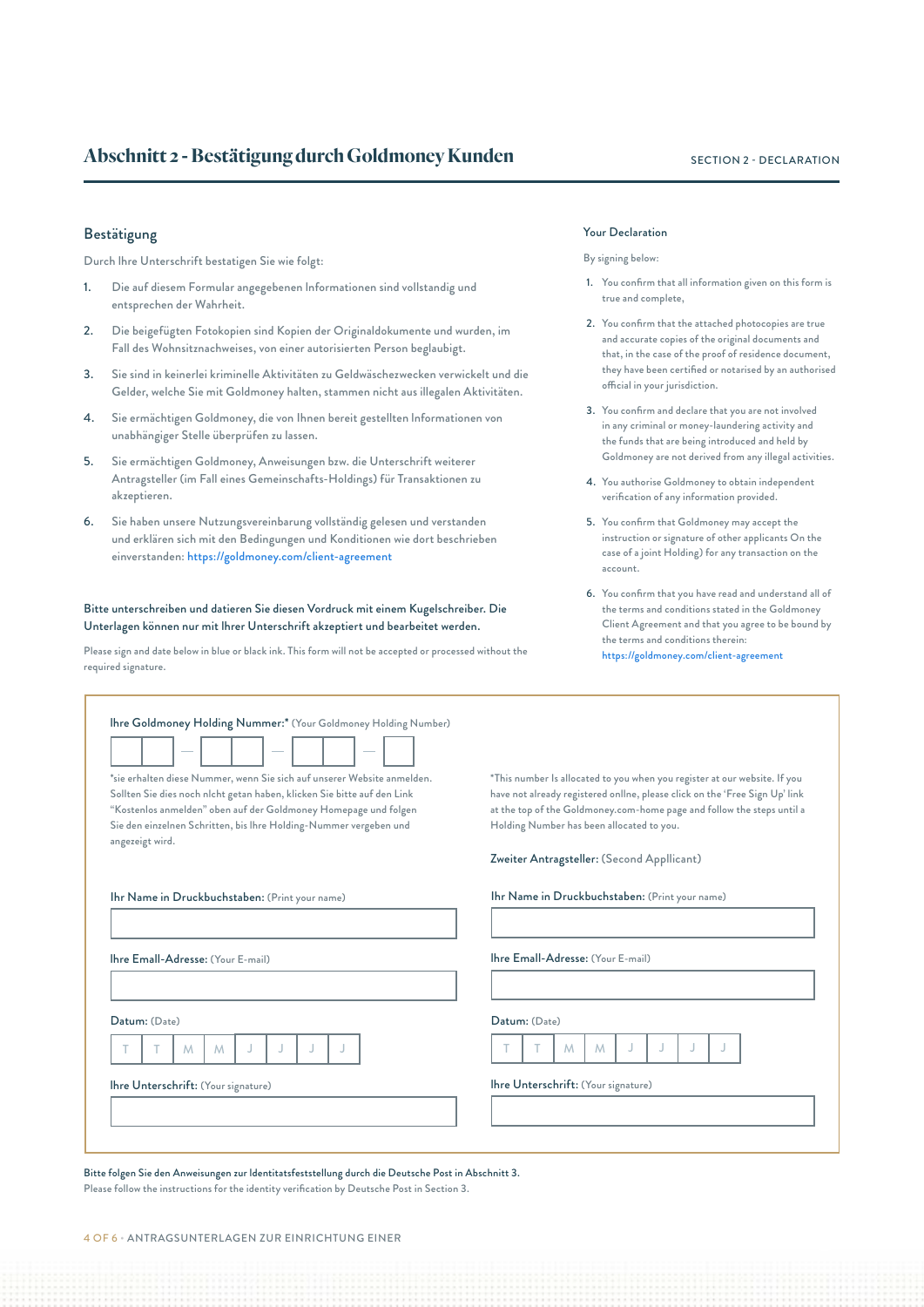### **Abschnitt 3 - Identitätsfeststellung mit Postident** SECTION 3 - POSTIDENT IDENTITY VERIFICATION

#### Bitte beachten Sie nachfolgende Hinweise, damit wir lhren Antrag so schnell wie möglich bearbeiten konnen.

Die ldentitätsfeststellung übernimmt für uns die Deutsche Post und ist für Sie gebührenfrei.

1. Bitte gehen Sie mit dem ausgefüllten Antragsvordruck und Postident-Coupon, dem Original und einer Kopie lhres Personalausweises oder Reisepasses, sowie einem Wohnsitznachweis zur nächsten Postfiliale.

Original & Kopie

Postident-Coupons





Application form & Postldent coupons

Photo ID & photocopy Proof of residence

Personalausweis oder Reisepass Wohnsitznachweis die Postident Identitätsprüfung



Verwenden Sie

Use Postident identity verification

2. Gegen Vorlage der Postident-Coupons legitimiert der Postmitarbeiter Sie anhand lhres Personalausweises oder Reisepasses. Der Postmitarbeiter sendet das Postident-Couponformular zusammen mit den Antragsunterlagen direkt an Goldmoney. Bitte kalkulieren Sie eine Zustellungsdauer von 8 bis 10 Tagen ein.

Please follow the below Instructions to enable us to process your application in a timely manner. The verification of your Identity is completed by Deutsche Post free of charge.

- 1. Please take the application documents and Postident coupons, your national identity card or passport and a photocopy thereof, along with your proof of residence document to your nearest post office.
- 2. Upon presentation of the Postident coupons a Deutsche Post employee verifies your identity with your Identity card or passport. The Deutsche Post employee mails the identity verification along with the Antragsvordruck & **acknowledge Configinal & Kopie Configion Configion Configion** application documents directly to Goldmoney.